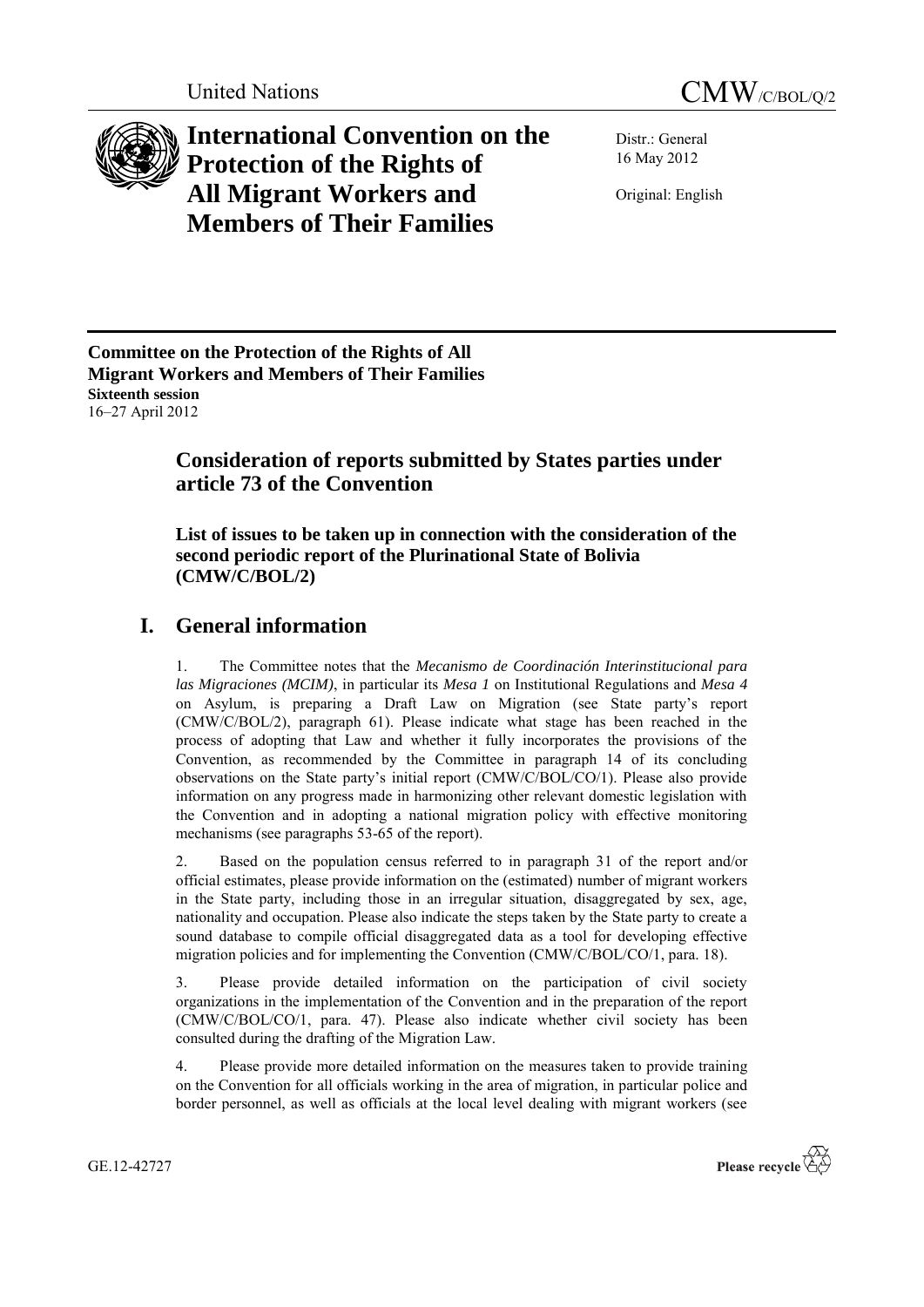CMW/C/BOL/CO/1, paragraph 20). What steps have been taken by the State party to ensure access by migrant workers to information about their rights under the Convention (ibid.) and to disseminate widely the Committee's previous concluding observations (CMW/C/BOL/CO/1, para. 48; see also paragraph 71 of the report).

5. Please provide information on the mandate of the *Defensoría del Pueblo* (Ombudsman) with respect to the rights of migrant workers and members of their families as well as on the actions taken by the *Defensoría* to promote and protect those rights. Please also provide information on the number of complaints related to migrants' rights dealt with by the *Defensoría* since 2008, their outcome and any redress provided to victims of such violations.

# **II. Information relating to each of the articles of the Convention**

## **A. General principles**

6. Please provide information on the measures taken to prevent discrimination against migrant workers and members of their families, such as information campaigns for public officials working in the area of migration and for the general public in order to change negative perceptions of migrant workers and to combat their stigmatization (see CMW/C/BOL/CO/1, paragraph 22).

7. Please provide information on the measures taken to implement the Committee's previous recommendation to strengthen efforts to inform migrant workers of their rights and to improve their access to justice. Please indicate what measures have been taken to inform migrant workers and members of their families about the administrative and judicial remedies available to them to complain about any violations of their rights (see CMW/C/BOL/CO/1, paragraph 24).

8. Please indicate whether the Convention has been directly invoked in the courts of the State party and if so, please provide examples of relevant court cases (see paragraphs. 81 and 82 of the report). Please also provide information on the administrative and judicial bodies which adjudicate complaints from migrant workers and on the number and outcome of complaints examined by those bodies since 2008, including on any redress provided.

9. Please provide information on the measures taken to prevent and combat xenophobia and racial discrimination as well as to decriminalize migrant workers, in particular migrant workers in an irregular situation and/or in transit through the State party, including Peruvian and Chilean migrant workers. In that regard, please also indicate the impact of the measures taken under the National Development Plan "*Bolivia Digna, Soberana, Productiva y Democrática para Vivir Bien 2006-2011*" (see paragraphs. 50 and 66 of the report).

## **B. Part III of the Convention**

## **Articles 16, 17 and 18**

10. Please provide information on the number of migrant workers who have been held in custody since 2008, disaggregated by sex, age, nationality, immigration status, and on the reasons for their detention. What is meant by "custody" of foreign citizens (para. 256 of the report) and how precisely does it differ from immigration detention? Please indicate whether current legislation prescribes a maximum length of "immigration custody." Please also provide information on the measures taken by the State party to ensure that migrant workers who are detained for violations of provisions relating to migration are separated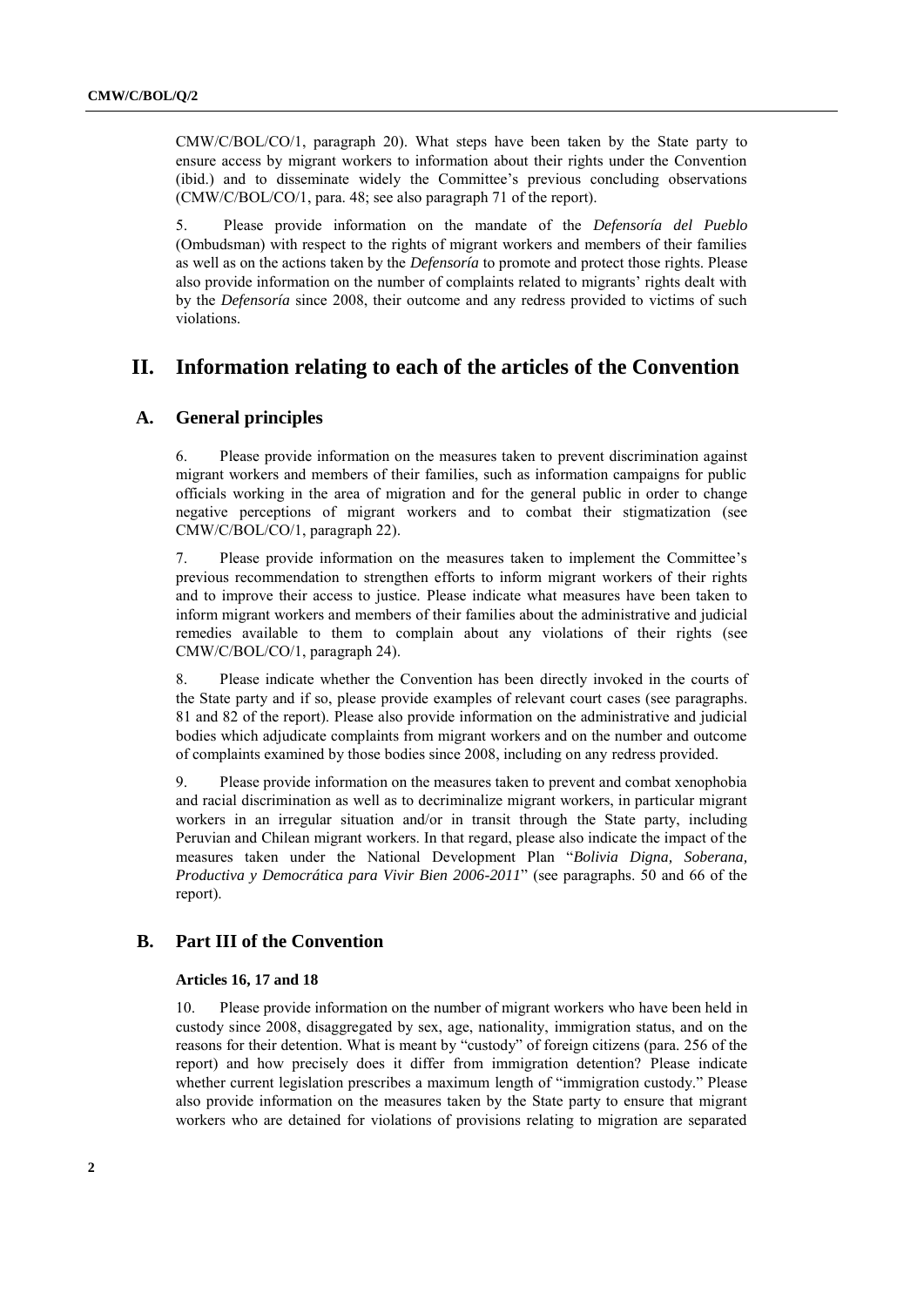from convicted persons or persons detained pending trial, in accordance with article 17, paragraph 3, of the Convention (CMW/C/BOL/CO/1, para. 26).

11. Please provide detailed information on the conditions of detention in immigration detention centres and other places where migrant workers are deprived of their liberty.

#### **Article 21**

12. Please provide further details on the information provided in paragraph 148 of the report regarding the reasons for the confiscation of documents of migrant workers. Please indicate the measures taken to facilitate the necessary procedures and paperwork for migrant workers to obtain and/or renew their permits in this regard.

### **Article 22**

13. Please provide information on the measures taken to ensure that migrant workers and members of their families are only expelled from the territory of the State party pursuant to a decision taken by the competent authority in conformity with the law, and that this decision can be reviewed on appeal (CMW/C/BOL/CO/1, para. 30). Please also provide disaggregated data on the nationality, sex and age of migrant workers and members of their families who were expelled from the State party between 2008 and 2011. Please explain the reasons for such expulsions and indicate whether the persons concerned had a reasonable opportunity to settle any outstanding claims for wages before departure. Please also indicate the number and outcome of appeals against expulsion orders.

#### **Article 23**

14. In light of paragraph 55 of the report and paragraph 28 of the Committee's previous concluding observations (CMW/CO/BOL/CO/1), please provide information on the measures taken to strengthen the effectiveness of the State party's consular services (a) in issuing travel documents for Bolivian migrant workers and members of their families, including those who wish or must return to the State party; and (b) in responding to their needs for protection and legal assistance, especially when they are deprived of their liberty and/or facing expulsion.

#### **Article 26**

15. Paragraph 178 of the report states that "all workers have the right to organize trade unions in accordance with the law." Please provide information on any restrictions placed on the right of migrant workers and members of their families, in particular those in an irregular situation, to join, seek the assistance and participate in meetings and activities of trade unions and other associations established in accordance with the law, with a view to protecting their economic, social, cultural and other interests.

## **Articles 27**

16. Please provide the Committee with disaggregated data on the number of migrant workers, including those in an irregular situation, who are registered in the social security system of the State party. Please indicate whether migrant workers in an irregular situation and members of their families are covered by the social security system. Please also provide information on the benefits granted to migrant workers, including those in an irregular situation.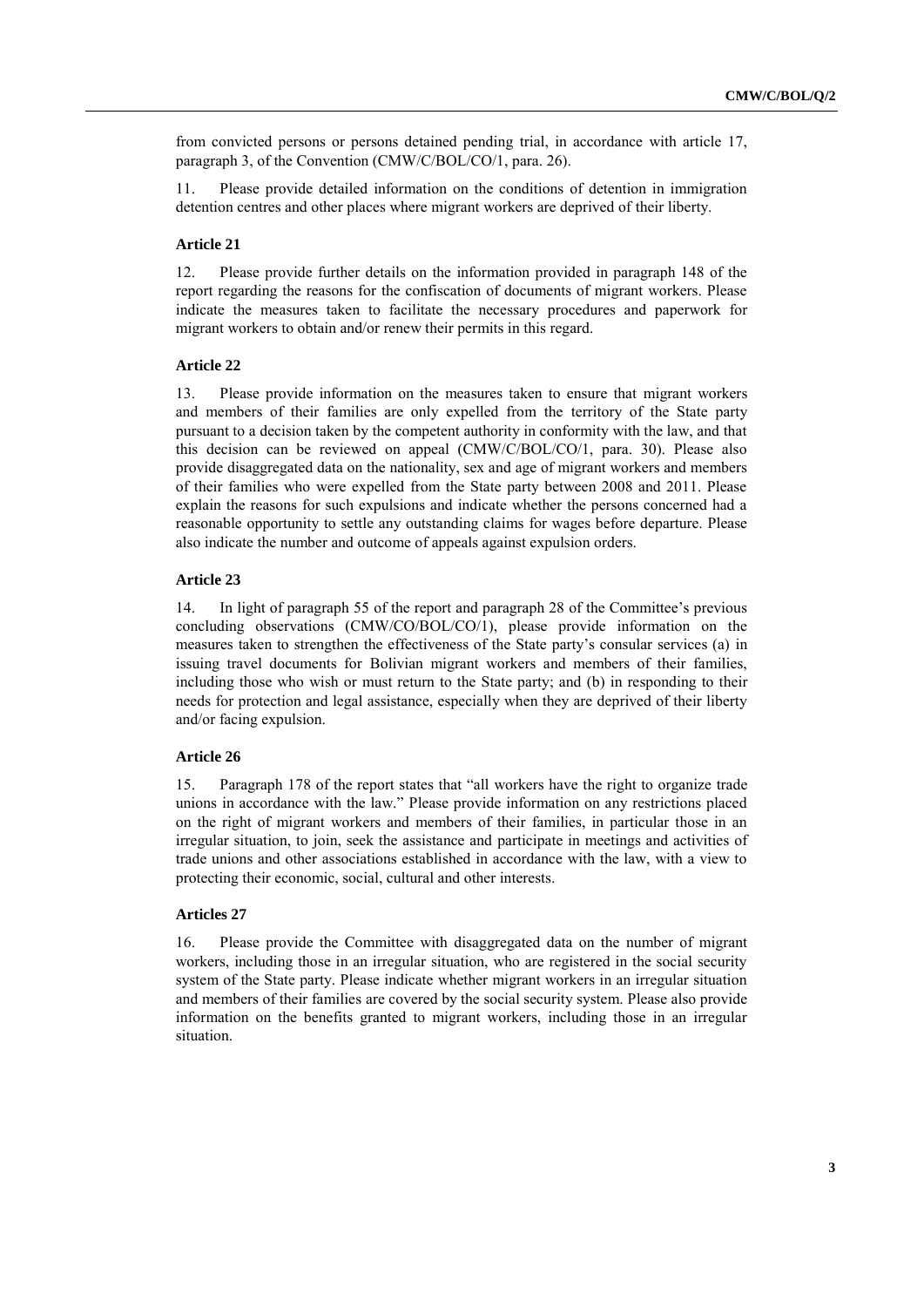#### **Article 28**

17. Please provide detailed information on the steps taken to remove barriers to access urgent medical care for migrant workers and members of their families in the State party, including for children of Peruvian migrant workers (see paragraph 154 of the report).

#### **Article 29**

18. While the report states that Bolivian citizenship is acquired by birth or naturalization (see paragraph 155 of the report), please indicate the measures in place to ensure that all children of migrant workers are registered after birth. Please also indicate whether children of migrant workers in an irregular situation who were born outside of Bolivia can acquire Bolivian citizenship.

#### **Article 30**

19. Please provide updated data on the school enrolment of migrant children at the primary and secondary levels of education. Please clarify whether migrant children benefit from the *"Juancito Pinto Program".* 

### **C. Part IV of the Convention**

#### **Article 37**

20. Taking into account the information provided in paragraphs 168 and 169 of the report, please provide information on the measures taken by the State party to collaborate with the *Defensoría del Pueblo* in providing information and guidance to migrants on their rights.

#### **Article 44**

21. Please provide information on the measures taken by the State party to facilitate family reunification, including on the conditions for obtaining residence permits for spouses, children and other close family members of migrant workers in the State party.

#### **Article 47**

22. Please provide further details on the Investment Law and its impact on migrant workers, taking into account the information provided in paragraphs 193 and 194 of the report. Considering the information received by the Committee that the amount of remittances received equals 2.5 per cent of the State party's GNP, please provide updated information on the work undertaken on the Regulation on the Sending and Receipt of Remittances described in paragraph 164 of the report.

## **D. Part V of the Convention**

23. Please provide detailed information regarding the categories of migrant workers covered in articles 57 to 63 in the State party. In particular, please clarify the legal regime which currently governs their situation (see paragraphs 202 to 205 of the report).

## **E. Part VI of the Convention**

24. Please provide disaggregated data covering the period from 2008 to 2011 on(a) the number of reported cases of trafficking or smuggling of migrants, in particular women,